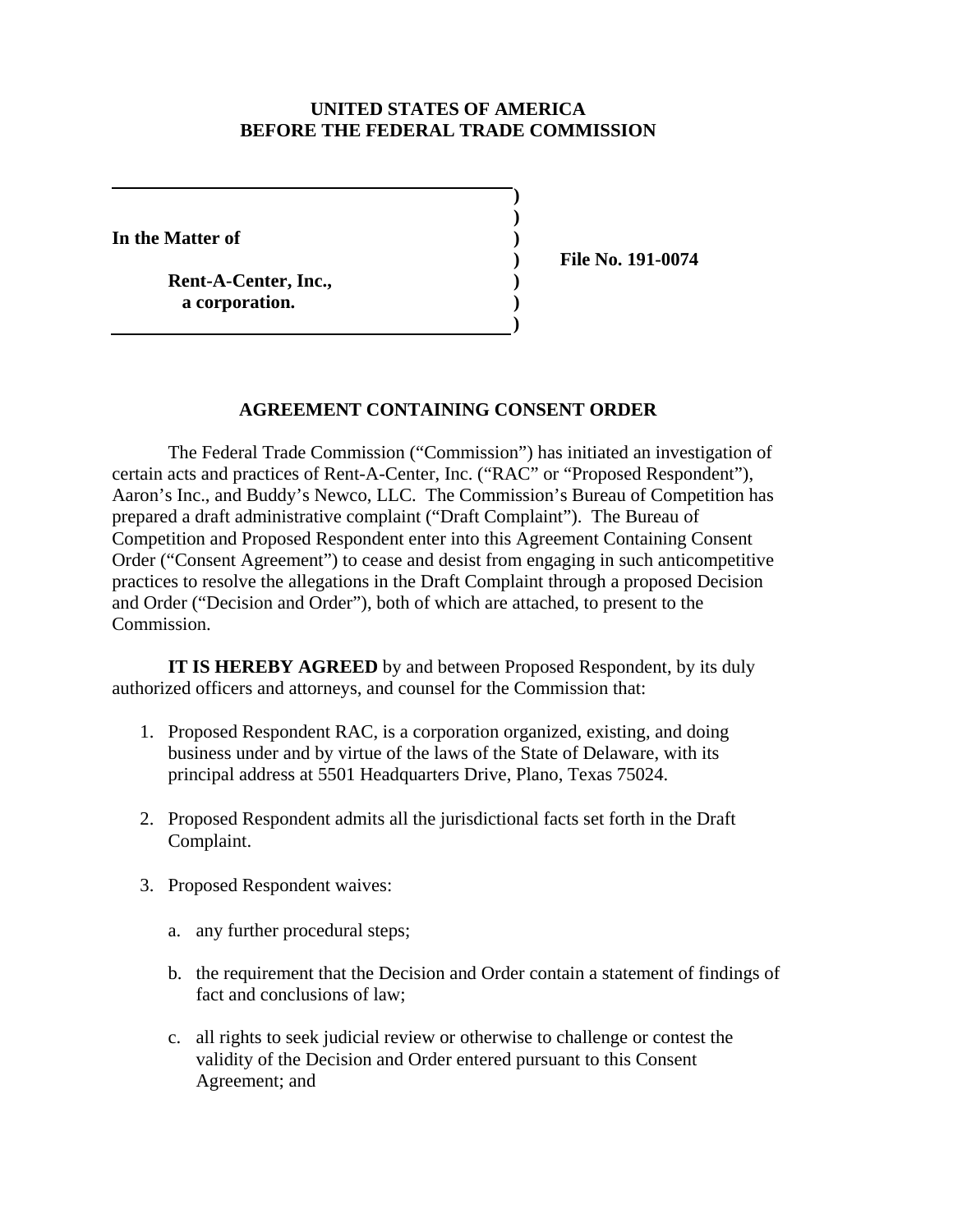- d. any claim under the Equal Access to Justice Act.
- 4. This Consent Agreement is for settlement purposes only and does not constitute an admission by Proposed Respondent that the law has been violated as alleged in the Draft Complaint, or that the facts as alleged in the Draft Complaint, other than jurisdictional facts, are true.
- 5. Proposed Respondent shall submit an initial compliance report, pursuant to Commission Rule 2.33, 16 C.F.R. § 2.33, no later than 60 days after the date on which Proposed Respondent executes this Consent Agreement and subsequent compliance reports every 30 days thereafter until the Decision and Order becomes final. After the Decision and Order becomes final, the reporting obligations contained in the Decision and Order shall control and the reporting obligations under this Consent Agreement shall cease. Each compliance report shall set forth in detail the manner in which Proposed Respondent has complied, has prepared to comply, is complying, and will comply with the Consent Agreement and the Decision and Order. Proposed Respondent shall provide sufficient information and documentation to enable the Commission to determine independently whether Proposed Respondent is in compliance with the Consent Agreement and the Decision and Order.
- 6. Each compliance report submitted pursuant to Paragraph 5 shall be verified in the manner set forth in 28 U.S.C. § 1746 by the Chief Executive Officer or another officer or employee specifically authorized to perform this function. Commission Rule 2.41(a), 16 C.F.R. § 2.41(a), requires that the Commission receive an original and 2 copies of each compliance report. Proposed Respondent shall file a paper original of each compliance report with the Secretary of the Commission and electronic copies of each compliance report with the Secretary at ElectronicFilings@ftc.gov, and with the Compliance Division at bccompliance@ftc.gov.
- 7. This Consent Agreement, and any compliance reports filed pursuant to this Consent Agreement, shall not become part of the public record of the proceeding unless and until the Commission accepts the Consent Agreement. If the Commission accepts this Consent Agreement, the Commission will place it, together with the Draft Complaint, the proposed Decision and Order, an explanation of the provisions of the proposed Decision and Order, and any other information that may help interested persons understand the order on the public record for the receipt of comments for 30 days.
- 8. If the Commission accepts this Consent Agreement, the Commission may, without further notice to Proposed Respondent: (a) issue and serve its Complaint (in such form as the circumstances may require), and (b) issue and serve its Decision and Order containing injunctive relief in disposition of the proceeding. Further, at any time before the Commission issues and serves its Decision and Order, the Commission may withdraw its acceptance of this Consent Agreement pursuant to the provisions of Commission Rule 2.34, 16 C.F.R. §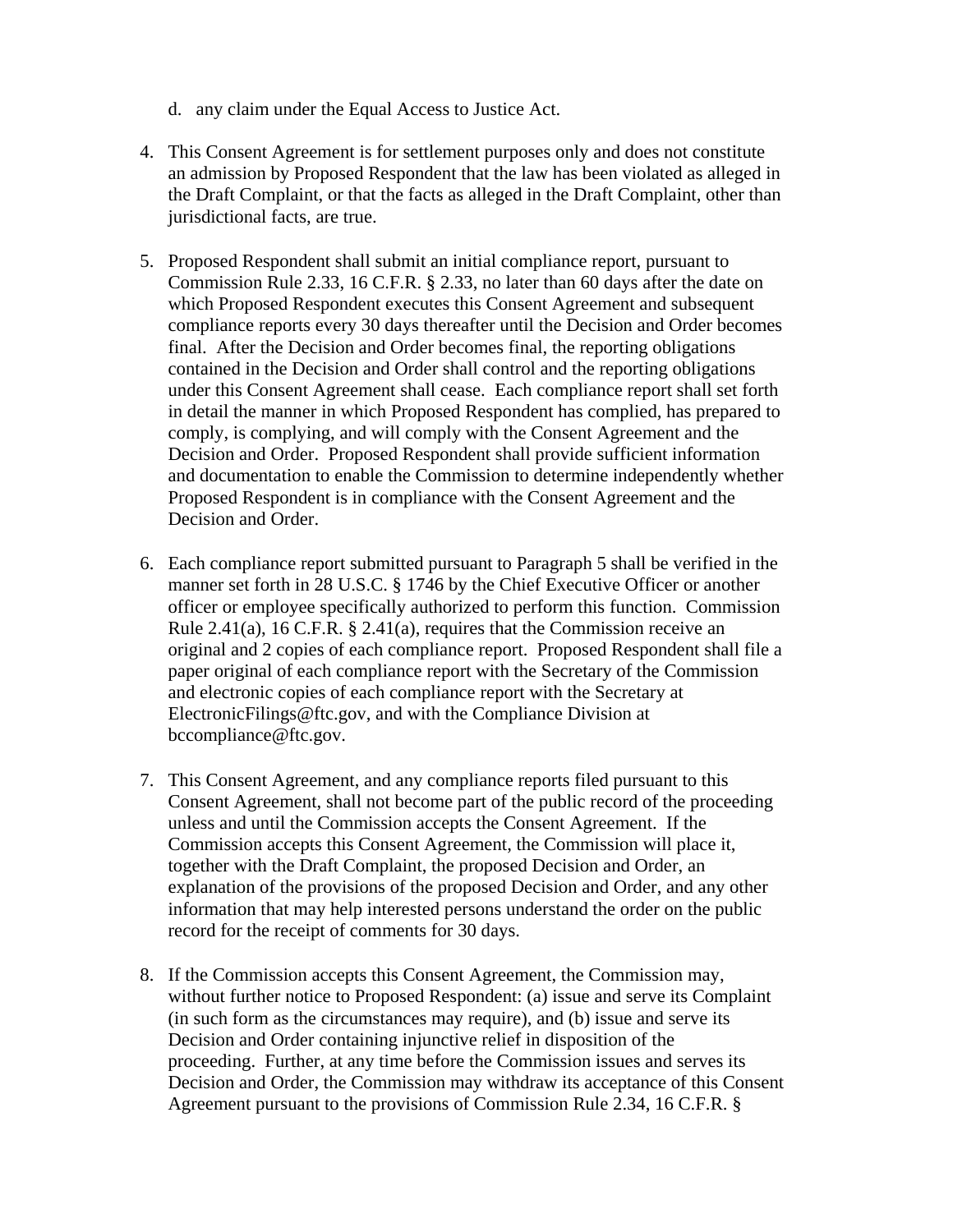2.34. If the Commission withdraws its acceptance of this Consent Agreement, the Commission will notify Proposed Respondent and take other actions it considers appropriate.

- 9. The Decision and Order shall become final upon service. Delivery of the Complaint and the Decision and Order to Proposed Respondent by any means provided in Commission Rule 4.4(a), 16 C.F.R. § 4.4(a), or by delivery to United States counsel for Proposed Respondent identified in this Consent Agreement, shall constitute service to Proposed Respondent. Proposed Respondent waives any rights it may have to any other manner of service. Proposed Respondent also waives any rights it may otherwise have to service of any appendices attached or incorporated by reference into the Decision and Order, if Proposed Respondent is already in possession of such appendices, and agrees that it is bound to comply with and will comply with the Decision and Order to the same extent as if it had been served with copies of the appendices.
- 10. The Complaint may be used in construing the terms of the Decision and Order and no agreement, understanding, representation, or interpretation not contained in the Decision and Order or the Consent Agreement may be used to vary or contradict the terms of the Decision and Order.
- 11. By signing this Consent Agreement, Proposed Respondent represents and warrants that:
	- a. it can fulfill all the terms of and accomplish the full relief contemplated by the Decision and Order including, among other things, effectuating all required divestitures, assignments and transfers, and obtaining any necessary approvals from governmental authorities, leaseholders, and other third parties to effectuate the divestitures, assignments, and transfers; and
	- b. all parents, subsidiaries, affiliates, and successors necessary to effectuate the full relief contemplated by this Consent Agreement and the Decision and Order are parties to this Consent Agreement and are bound as if they had signed this Consent Agreement and were made parties to this proceeding, or are within the control of parties to this Consent Agreement and the Decision and Order, or will be after the acquisition.
- 12. Proposed Respondent has read the Draft Complaint and the proposed Decision and Order. Proposed Respondent agrees to comply with the terms of the proposed Decision and Order from the date it signs this Consent Agreement. Proposed Respondent understands that once the Commission has issued the Decision and Order, it will be required to file one or more compliance reports setting forth in detail the manner in which it has complied, has prepared to comply, is complying, and will comply with the Decision and Order. When final, the Decision and Order shall have the same force and effect and may be altered, modified, or set aside in the same manner and within the same time as provided by statute for other orders. Proposed Respondent further understands that it may be liable for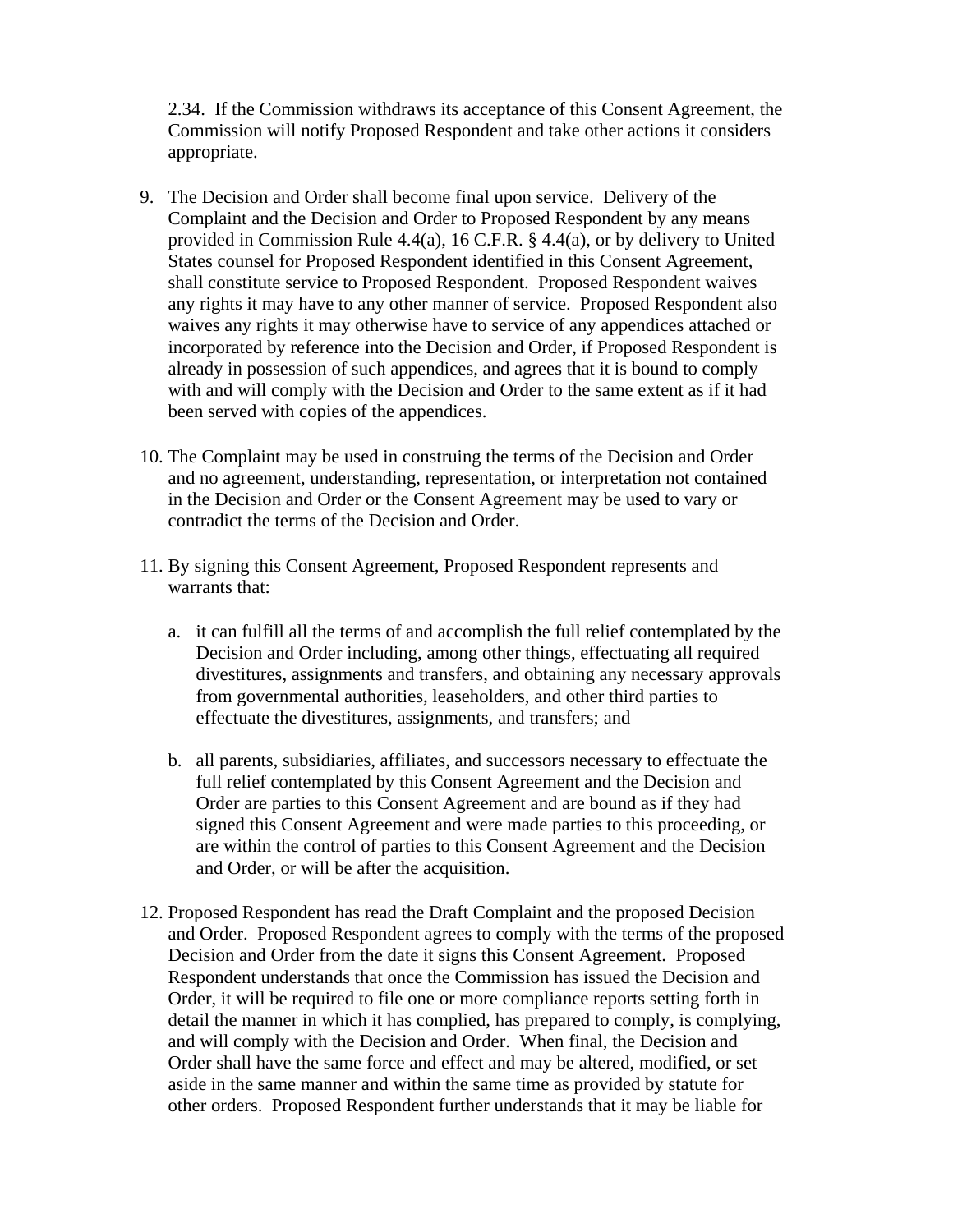civil penalties in the amount provided by law for each violation of the Decision and Order.